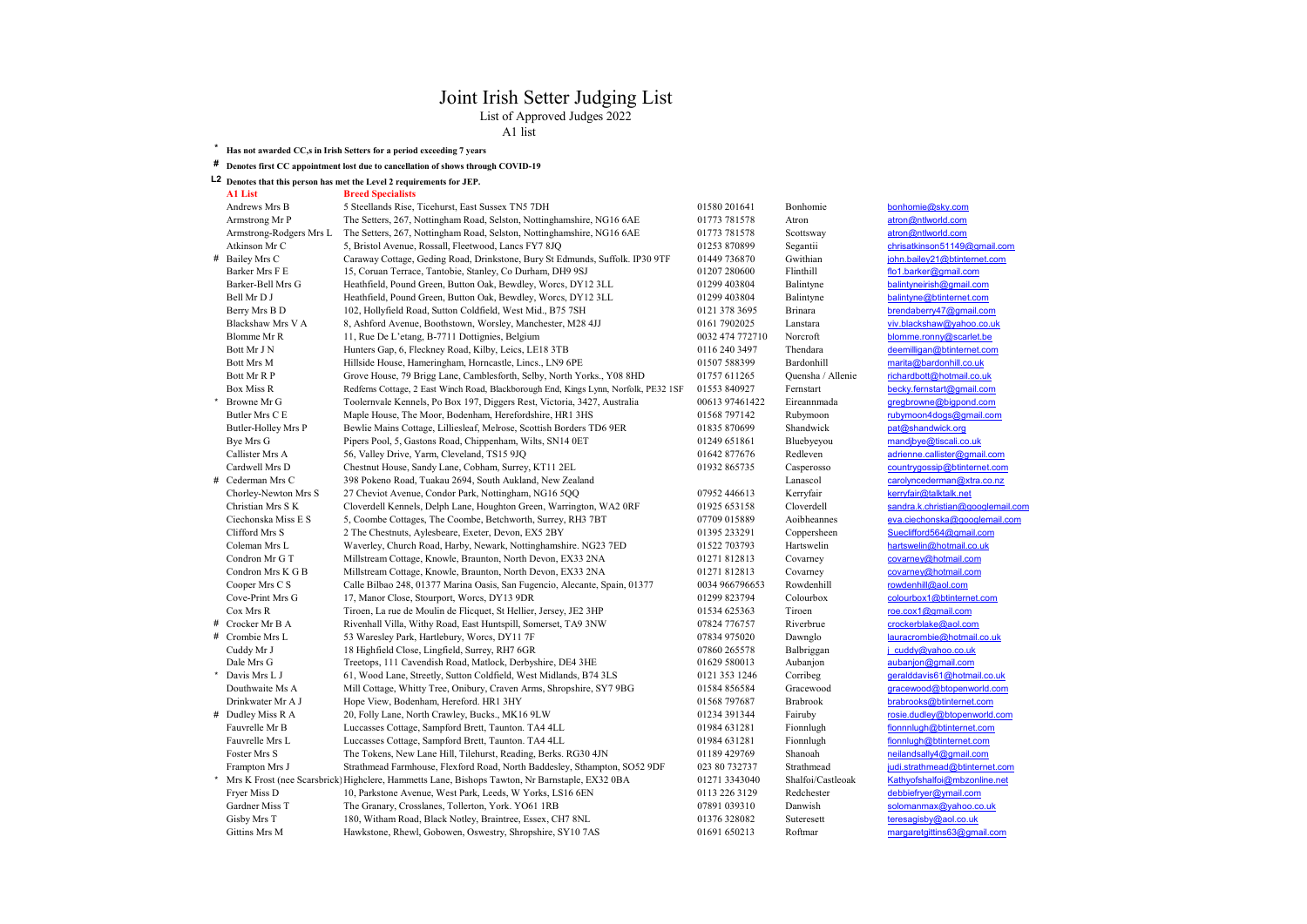| Glithero Mr P R             | Sunnyside Cottage, Sutton Lakes, Sutton St Nicholas, Hereford, HR1 3NS                                                      | 01432 880553                 | Coppershell          |                                                |
|-----------------------------|-----------------------------------------------------------------------------------------------------------------------------|------------------------------|----------------------|------------------------------------------------|
| Godson Mrs R                | Lansilk, Stokeham, Nr. Retford, Nottinghamshire, DN22 0JZ                                                                   | 01777 248255                 | Lansilk              | rosegodson@supanet.com                         |
| Grace Mr B                  | Gourdeen House, Rathnaleen, Nenagh, Co Tipperary, Ireland                                                                   | 00353 6743797                | Ranaleen             | brian.bdg@eircom.net                           |
| Gratton Mrs E               | Mavylen, Studland Avenue, Wickford, Essex. SS12 0JP                                                                         | 01268 766938                 | Glenlaine            | agratton8@btinternet.com                       |
| Greenan Miss J              | 29 Little Heath Croft, Shard End, Birmingham, B34 6QA                                                                       | 0121 689 2325                | Juleset              | julie.greenan@blueyonder.co.uk                 |
| Griffin Mrs G               | Corriebran Kennels, Old Priest House, Hambleton, Nr Oakham, Rutland, LE15 8TJ                                               | 01572 722439                 | Corriebran           | gailtimgriffin@gmail.com                       |
| Gurney Mrs M T              | Danaway, 10, Fords Close, Horspath, Oxon, OX33 1RX                                                                          | 01865 87 3029                | Danaway              | m.gurney@hotmail.com                           |
| * Hall Mrs K A              | 8 Burnham Road, Fordingbridge, Hampshire, SP6 1HA                                                                           | 01425 656736                 | Glennara             | trina4glennara@gmail.com                       |
| Hall Mr P J                 | 3 Crouch Corner Cottages, South Street, Boughton under Blean, Faversham. Kent. ME13 9ND                                     | 01227 752986                 | Harreds              | harredsirish@gmail.com                         |
| Harris Mrs P                | The Lodge, High Hall, Wimborne, Dorset. BH21 4HY                                                                            | 01202 885303                 | Konakakela           | canford.print@live.co.uk                       |
| Hemmings Mr D               | 17, Light Oaks Avenue, Light Oaks, Stoke-on-Trent, Staffs. ST2 7NF                                                          | 01782 537715                 | Orlanset             | dave.hemmings@live.co.uk                       |
| Henderson Mrs J             | Windy Arbour, Coal Pitt Lane, Colne, Lancs, BB8 8NS                                                                         | 01282 866587                 | Pendledell           | twinpaddocks@gmail.com                         |
| Henderson Ms M J            | 32 Victoria Gardens, Eastriggs, Dumfriesshire, DG13 6TW                                                                     | 01461 40106                  | Sametsuz             | sametsuz@yahoo.co.uk                           |
| Henson Mrs O.M              | 14, Kingston Close, Droitwich, Worcs WR9 7RY                                                                                | 01905 779702                 | Tatsbro              | tatsbro1@hotmail.com                           |
| Hillocks Mrs I M            | 28, Orchid Avenue, Toftwood, East Dereham, Norfolk, NR19 1JT                                                                | 01362 695922                 | Jonola               | mhillocks@aol.com                              |
| Hinslea Mrs E               | Seaham House, 19, Park Road, Jarrow, Tyne & Wear, NE32 5JH                                                                  | 0191 489 7917                | Northamber           | enid.hinslea@btinternet.com                    |
| Hochstenbach Mr W P G       | Veersestraat 39, 6143 Am Guttecoven, The Netherlands                                                                        | 046 4811248                  | Camelotshof          | wil.hochstenbach@gmail.com                     |
| Hogsflesh Mrs C H           | 3, Woodhead Farm Cottages, Ancrum, Nr Jedburgh, Roxboroughshire TD8 6TY                                                     | 01835 830582                 | Lyngor               | chogsflesh@btinternet.com                      |
| Holley Mrs J E              | Four Seasons Kennels, Shelton Road, Raunds, Northants, NN9 6LH                                                              | 01933 623429                 | Wynjill              | wynjill@live.com                               |
| Hopewell Mr D A             | 18, South Street, Ellistown, Coalville, Leicestershire, LE67 1EJ                                                            | 01530 264691                 | Davset               | davesett45@yahoo.co.uk                         |
| Howes Mr M J                | 211 The Moors, Kidlington, Oxfordshire, OX5 2AE                                                                             | 07717 767528                 | Medogold             | medogold@btconnect.com                         |
| Howes Mrs A M F             | 211 The Moors, Kidlington, Oxfordshire, OX5 2AE                                                                             | 07885 442757                 | Medogold             | aidine@btconnect.com                           |
| Humphreys Mrs J A           | 7, St Mary's Close, Henley on Thames, Oxon, RG9 1RD                                                                         | 01491 410927                 | Henaleas             | henaleas@hotmail.co.uk                         |
| Hunter Ms M                 | 31, Moredun Park Drive, Edinburgh, Midlothian, EH17 7ER                                                                     | 0131 664 2915                | Braidmount           | mona.braidmount@htmail.co.uk                   |
| Kavanagh Miss ML            | 17, Walshaw Road, Worrall, Sheffield, S. Yorks. S35 0AS                                                                     | 0114 286 4372                | Kupolas              | mkkupolas@gmail.com                            |
| Kay Mrs B J                 | 6 Chestnut Close, Banwell, Somerset, BS29 6HL                                                                               | 01934 820538                 | Berfield             | berfieldirish@bikav123.plus.com                |
| King Mrs L M                | Kirkavagh, 2, Bamford Road, Bromley, Kent, BR1 5QR                                                                          | 0208 698 6422                | Kirkavagh            | linda@kirkavaghirishsetters.co.uk              |
| Kniveton Mrs J              | 3 Watson Park, Beckingham, South Yorkshire DN10 4TA                                                                         | 07885845484                  | Orstone              | kniveton@aol.com                               |
| Launchbury Mrs E M          | 2, Hereford Rd, Tilgate, Crawley, West Sussex, RH10 5JB                                                                     | 01293 406111                 | Morchale             | morchale1@virginmedia.com                      |
| Launchbury Mr M V           | 2, Hereford Rd, Tilgate, Crawley, West Sussex, RH10 5JB                                                                     | 01293 406111                 | Morchale             | morchale1@virginmedia.com                      |
| Lewis Miss R                | 10, Temple Lane, Tonwell, Herts, SG12 0HP                                                                                   | 01920 462747                 | Valasarch            | lewislevene@talktalk.net                       |
| Limpus Mr B A               | 24 Radford Park Road, Plymstock, Plymouth, Devon, PL9 9DW                                                                   | 01752 405795                 | Karidell             | brianlimpus@btinternet.com                     |
| Lockhart Mrs V              | Chetruda, 16, Daisy Avenue, Longsight, Manchester, M13 0LY                                                                  | 0161 224 0505                | Chetruda             | chetruda01@hotmail.da.uk                       |
| Lohkamp-Sommer Ms S         | Bilsteinstrasse 7, Herdecke, D-58313                                                                                        | 0049 2330926718              |                      | living-highland-lonkamp@freenet.de             |
| Lorrimer Mrs J              | Ivydene, Melton Road, Wrawby, North Lincs. DN20 8SS                                                                         | 01652 781155                 | Oakchase             | jackielorrimer@yahoo.co.uk                     |
| * Loughlin Miss C M         | 10 Raymond Kelly Park, Newry, County Down, BT35 8HE                                                                         | 07703 460018                 | Rohanmor             | cmsloughlin68@gmail.com                        |
| Loynd Miss E                | 15 Millfold, Facit, Whitworth, Rochdale, Lancs, OL12 8DN                                                                    | 01706 852471                 | Crimbledale          | lovnd@crimbledale.fsnet.co.uk                  |
| Lucas Mrs P                 | 18 Kirkwell Cottages, High Hauxley, Morpeth, NE65 0JN                                                                       | 01665 479958                 | Canduoney/Amberlight | amberlight01@hotmail.co.uk                     |
| Marshall Mr B M             | 27, Raith Drive, Kirkcaldy, Fife, KY2 5NW                                                                                   | 01592 260275                 | Wemyssfield          | brianmarshall@keme.co.uk                       |
| Macaulay Mrs L              | 2 Brook Cottages, Haxted Road, Edenbridge, TN8 6PS                                                                          | 01732 866555                 | Stylersetts          | stylersetts@hotmail.com                        |
| McCleave Mr R               | Raesha, 9, Moyra Crescent, Dundonald, Belfast, BT16 1UX                                                                     | 028 90 876647                | Raesha               | raesha@ntlworld.com                            |
| McCulloch Mr D T            | 9 Bellvue Road, Ayr, KA7 2SA                                                                                                | 07803 050688                 | Cullmadons           | donaldt.mcculloch@sky.com                      |
| McDonald Mrs D              | Ley Cottage, Garshall Green, Millwich, Staffs., ST18 0EP                                                                    | 01889 505774                 | Chugerra             | diane.mcdonald6@btinternet.com                 |
| Milligan-Bott Mrs D         | Hunters Gap, 6, Fleckney Road, Kilby, Leics, LE18 3TB                                                                       | 0116 240 3497                | Thendara             | deemillighan@btinternet.com                    |
| Mitchell Mrs M              | The Nook East, Division Lane, Marton Moss, Blackpool, FY4 5DZ                                                               | 01253 694929                 | Staxyll              | stevemitch2014@sky.com                         |
| Mitchell Mr S E             | The Nook East, Division Lane, Marton Moss, Blackpool, FY4 5DZ                                                               | 01253 694929                 | Staxyll              | stevemitch2014@sky.com                         |
| Morgan Mrs C                | 62, Meadowgate, Brampton Bierlow, Rotherham, S Yorks, S63 6HJ                                                               | 01709 760124                 | Buckset              | morgan@thechrisses.co.uk                       |
| Morley Mrs W K              | The Setters, Chevin Road, Belper, Derby, DE56 2UW                                                                           | 01773 824424                 | Kylenoe              | wm.kvlenoe@gmail.com<br>lynnmorris@clara.co.uk |
| Morris Mrs L                | The Hopkiln, Acton Beauchamp, Hereford, WR6 5AF                                                                             | 01531 640655                 | Minsterlands/Brinara | lynwoodsetters@gmail.com                       |
| Mugford Mrs J               | 12 Tregenna Fields, Camborne, Cornwall, TR14 7QS                                                                            | 01209 699174                 | Gimaroch/Lynwood     | Lynn.romarne@btinternet.com                    |
| Muir Mrs L<br>Munro Mrs I C | Hazelhurst Cottage, Mercaston Lane, Brailsford, Derby, DE6 3BH                                                              | 01335 360721<br>01506 857347 | Romarne<br>Fetteresk | irene.cmunro@talktalk.net                      |
| Myers Mrs G C               | Glen Cottage, Cawburn, Broxburn, West Lothian, EH52 5PQ<br>56, Thirlmere Drive, Tingley, Wakefield, West Yorkshire, WF3 1PQ | 0113 4435306                 | Astrazone            | shaungaynor@aol.com                            |
| Naylor Mr N C               | Ingleneuk, East Lane, Battleflat, Bardonhill, Coalville, Leicester, LE67 1TG                                                | 01530 838777                 | Anlory               |                                                |
| Nevitt Mrs S                | Carlbury Court, Durham Lane, Piercebridge, Darlington, Co Durham, DL2 3TW                                                   | 07785 325670                 | <b>Bransmere</b>     | snvtt@aol.com                                  |
| Northend Miss J             | 39, York Road, Linthorpe, Middlesbrough, Cleveland, TS5 6LJ                                                                 | 01642 819681                 | Joben                | ioanioben@aol.com                              |
| Pallister Mrs P             | 46, North Street, Osbournby, Sleaford, Lincs, NG34 0DR                                                                      | 01529 455790                 | Penwyn               | pennypallister@btinternet.com                  |
|                             |                                                                                                                             |                              |                      |                                                |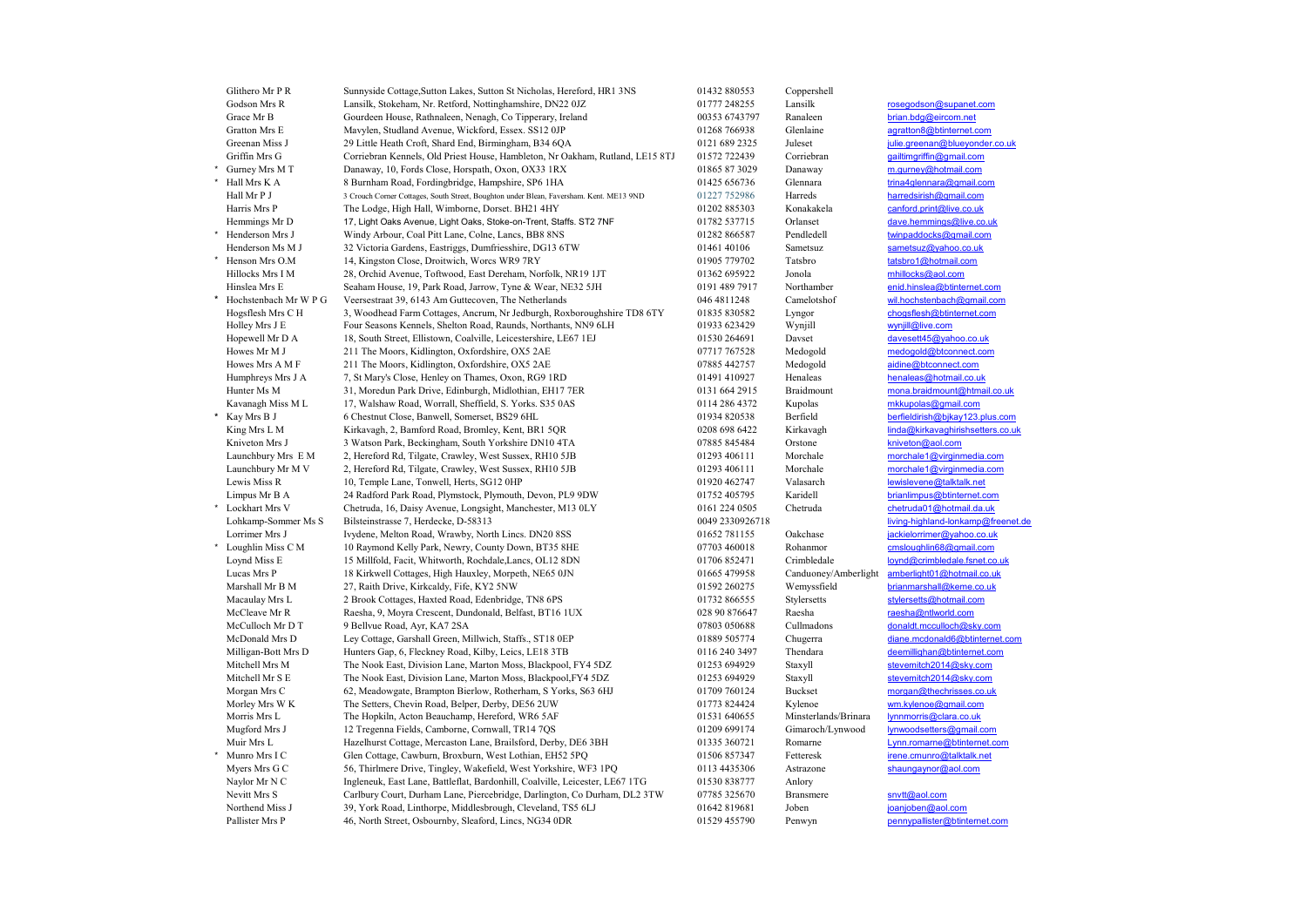# Parsons Ms J-A Four Winds, Pennsylvania Lane, Tiptree, Essex. CO5 0UE 07717 325080 Bransett jlfurby@aol.com # Pearson Mr T 16, Front Street, Rookhope, Bishop Auckland, Co Durham, DL13 2AY 01388 517797 Lanspar has the model of the mask of the Pickersed Mrs R Fuchsia House. Curraheen. Glenbeigh. Co. Kerry. Eire 00133 669768927 Mao Pickersgill Mrs R Fuchsia House, Curraheen, Glenbeigh, Co. Kerry, Eire 00353 669768927 Maolruadhan rita.pickersgill@live.co.uk<br>Pike Mr D G Redclyst House. Woodbury Salterton. Exeter. Devon. EX5 1 EL 01395 233674 Redclyst/G Pike Mr D G Redclyst House, Woodbury Salterton, Exeter, Devon, EX5 1EL 01395 233674<br>Pollard Mrs P M Sand Hall. North Cave. Brough. East Yorks. HU15 2LA 01430 422202 Pollard Mrs P M Sand Hall, North Cave, Brough, East Yorks, HU15 2LA 01430 422202 Grayrigge phyllispollard10@gmail.com<br>Pranele Miss C J Tara. 64. Bristol Road. Chippenham. Wiltshire. SN15 1NS 01249 658288 Heathclare heathcl Prangle Miss C J Tara, 64, Bristol Road, Chippenham, Wiltshire, SN15 1NS 01249 658288<br>
\* Predeth Mrs S P 10. Beech Grove. Gomersal. Cleckheaton. West Yorkshire. BD19 4SH 01274 871091 \* Predeth Mrs S P 10, Beech Grove, Gomersal, Cleckheaton, West Yorkshire, BD19 4SH 01274 871091 Rigmoor<br>\* Ouinn Mrs J 474 Colne Road. Burnlev. Lancashire. BB10 1TW 01282 427985 Wickenberry 474 Colne Road, Burnley, Lancashire, BB10 1TW Reed Ms J 13 Lot Escandalayras, St Genies de Fontedit, 34480 France Tatterslee Tatterslee tatterslee tatterslee<br>Richardson Mrs K A 22 Kinos Road Easterton Devizes Wiltshire SN10 4PX 01380 699337 Carleguin karenrichardson63 Richardson Mrs K A 22 Kings Road, Easterton, Devizes, Wiltshire, SN10 4PX 01380 699337 Carlequin karenrichardson63@msn.com<br>Richardson Mrs L A 29. Wye Close. Tolleate Hill. Broadfield. Crawley. West Sussex.RH11 9OZ 01293 51 Richardson Mrs L A 29, Wye Close, Tollgate Hill, Broadfield, Crawley, West Sussex,RH11 9QZ 01293 512228 /0785: Forestfire initial structure irishsetters@icloud.com<br>Richardson Mr S F 22 Kings Road, Easterton, Devizes, Wilts 22 Kings Road, Easterton, Devizes, Wiltshire, SN10 4PX 01380 699337 Carlequin steverichardson63@msn.<br>
Elder Cottage, Creegbrawse, Chacewater, Truro, Cornwall, TR4 8NF 01209 820803 Polmennor anroberts@hotmail.co.uk Roberts Mrs A R Elder Cottage, Creegbrawse, Chacewater, Truro, Cornwall, TR4 8NF 01209 820803 Polmennor Rodda Mrs J M 19 Whittock Square, Stockwood, Bristol, BS14 8DA 01275 892301 Teramour teramoursetters@btinternet.com Roffey Miss S Greenways, Gloucester Road, Corse, Gloucestershire, GL19 3RQ 01452 840399 Autumnwood suzyroffey@gmail.com # Rorke Mrs J 11, Upper Road, Parkstone, Poole, Dorset, BH12 3AL 01202 731661 Zakhan jacquierorke1@aol.com<br>Rose-Hav Mrs R F. A Ash Tree Cottage. Hollin Green Lane. Faddilev. Nantwich. Cheshire, CW5 8NL 01270 524358 Catalun Rose-Hay Mrs R E A Ash Tree Cottage, Hollin Green Lane, Faddiley, Nantwich, Cheshire, CW5 8NL 01270 524358 Cataluna and the control of the Magnetium of the Magnetium of the Magnetium of the Press of the Broad and the Press Ross Mr B H Brynhyfryd, Llanfair Kilgeddin, Nr Abergavenny, Monmouthshire, NP7 9DY 01873 840291 Autumnglow brian@autumnglow.co.uk<br>Ross Mrs G D Brynhyfryd. Llanfair Kilgeddin. Nr Abergavenny. Monmouthshire. NP7 9DY 01873 84 % Brynhyfryd, Llanfair Kilgeddin, Nr Abergavenny, Monmouthshire, NP7 9DY 01873 840291 Autumnglow brian@autumnglow.<br>201507 462050 Dunster. Alford Road. Bilsby. Lincolnshire, LN13 9PY 01577 462050 Shaytell Shaytell Shaytell@ \* Rout Mr R D Dunster, Alford Road, Bilsby, Lincolnshire, LN13 9PY 01507 462050 Shaytell shaytell shaytell@gmail.com<br>Rout Mrs J A Dunster. Alford Road, Bilsby, Lincolnshire, LN13 9PY 01507 462050 Shavtell shavtell@gmail.co Rout Mrs J A Dunster, Alford Road, Bilsby, Lincolnshire, LN13 9PY 01507 462050 Shaytell shaytell shaytell@gmail.com<br>Rowlands Mr P 11, Ffordd Lerry, Wrexham, Clwyd, LL12 8JB 01978 357393 11, Ffordd Lerry, Wrexham, Clwyd, LL12 8JB 01978 357393 p.r. Rutherford Mrs P Inverlauren, Beercrocombe, Taunton, Somerset. TA3 6AJ 01823 480157 Clonageera pat@clonageera.co.uk Savage Ms M Manor View Cottage, 74, Park Road, Cosby, Leics, LE9 5RL 0116 286 7736 Tagamago maureen@tagamago.co.uk<br>Savory Mr J 4132. Stony Point Road. Keswick. Va 22947. Virginia USA 804 973 1620 Dunholm is2r@virginia edu \* Savory Mr J 4132, Stony Point Road, Keswick, Va 22947, Virginia USA 804 973 1620 Dunholm js2r@virginia.edu<br>
Schofield Mrs C New Firthwood Cottage Callywhite Lane. Dronfield. Derbys... S18 2XR 01246 418624 Risanda schofie New Firthwood Cottage,Callywhite Lane, Dronfield, Derbys., S18 2XR Shapter Mr BJ Trawscoed Uchaf, Rhydcwmerau, Llansawel, Llandeilo, Dyfed, SA19 7RA 01558 685590 Pepperstock Shaw-Rainey Mrs H R 15, Cranfield Road, Randalstown, Co Antrim, BT41 3ND 07764 576050 Starchelle rachel@starchelle.co.uk<br>Sheldon Mrs C A 11 Goodrich Avenue. Perton. Wolverhampton. WV6 7UL 01902 742950 Delsanto christinashe Sheldon Mrs C A 11 Goodrich Avenue, Perton, Wolverhampton, WV6 7UL 01902 742950 Delsanto christinasheldon45@googlemail.com<br>Sketchlev Mrs L Hillview. 36 Buobrooke Road. Kislinobury. Northampton. NN7 4AY 01604 839013 Kerrime Sketch (Dubsketch) Mrs Liberton, Mrs Liberton, Northampton, NN7 4AY 01604 839013 Kerrimere bobsketch (Optinternet.com 29, Lakeland Drive, Wilnecote, Tamworth, Staffs. B77 5TG 01827 701890 Lochlorien cheryl.h.stevenson@qmai Stevenson Mrs C 29, Lakeland Drive, Wilnecote, Tamworth, Staffs. B77 5TG 01827 701890 Lochlorien Stevenson Mr G 29, Lakeland Drive, Wilnecote, Tamworth, Staffs, B77 5TG 01827 701890 Andley and the model of the model of the model of the Stevens of the Mrs D.E. Gwendariff Normal.com (Stewart-Ritchie Mrs D.E. Gwendariff Stewart-Ritchie Mrs D E Gwendariff, Nut Hill Road, Moira, Co Armagh, N.I., BT67 0PH 07740 679808 Gwendariff gwendariff gwendariff gwendariff gwendariff gwendariff gwendariff gwendariff gwendariff gwendariff a steath House. Stockton Mr K Heath House, 26, St Anns Road, Middlewich, Cheshire, CW10 9HJ 01606 836403 Kespas kespas2@aol.com<br>Stockholmer Post Anns Road, Middlewich, Cheshire, CW10 9HJ 01606 836403 Kespas kespas2@aol.com Stockton Mrs P A Heath House, 26, St Anns Road, Middlewich, Cheshire, CW10 9HJ 01606 836403 Kespas kespas2@aol.com<br>Sturrock Miss N 13 Esk Drive Marykirk Laurencekirk AB30 1HY 07796 690226 Forfarian nicolasturrock3@omail.co Sturrock Miss N 13 Esk Drive, Marykirk, Laurencekirk, AB30 1HY 67796 690226 Forfarian nicolasturrock3@gmail.com<br>Sturrock Mrs S Marymill Farmbouse Marykirk Laurencekirk Aberdeenshire AB30 1UT 01674 840820 Forfarian sandrast Sturrock Mrs S Marymill Farmhouse, Marykirk, Laurencekirk, Aberdeenshire, AB30 1UT 01674 840820 Forfarian sandrasturrock@btin<br>Sweeney Mrs M 36. St Mary's Road. Walkden. Worsley. Manchester. M28 5RF 0161 7900875 Marionswood S6, St Mary's Road, Walkden, Worsley, Manchester, M28 5RF 0161 7900875 Marionswood marionsweeney34@gmail.com 36<br>Amhurst Kennels, 235 Wiliam Road, Mt Helena, 6082, Western Australia 00618 95721081 Amhurst Kennels, 235 Wilia Thomas-Rhodes Mrs M Amhurst Kennels, 235 Wiliam Road, Mt Helena, 6082, Western Australia 00618 95721081 Amhurst amhurst amhurst amhurst amhurst amhurst amhurst amhurst amhurst amhurst amhurst amhurst amhurst and the media Tolladay Mrs S 94 Willow Lane, Knottingley, West Yorkshire, WF11 8AJ 07751 039030 Bethersden bethersden@sky.com<br>
Tuite Miss C M H Shardeloes. Vines Croft. Heathfield. East Sussex. TN21 9HD 01435 813255 Porschet comette tui Tuite Miss C M H Shardeloes, Vines Croft, Heathfield, East Sussex, TN21 9HD 01435 813255 Porschet \* Tuite Mrs M E P Hillbrow House, Little London Road, Horam, Heathfield, East Sussex, TN21 0BL 01435 813435 Rua Turton Mrs P M The Dovecotes, 1 Elmton Lane, Bolsover, Derbyshire, S44 6DQ 01246 824894 Cornhill grahamturton1@btinternet.com<br>Noting the distribution of the United States of the United States of the United States of the Un 1 Hadley Close, Chirk, Wrexham, north Wales, LL14 5PJ 01691 774265 Barleydale barleydale barleydale1@hotmail.co<br>
Burley Carr Farm Wadsworth Lane Hebden Bridge West Yorks HX7 8PL 01422 843307 Oldstone dwade1937@gmail.com Wade Mrs V A Burley Carr Farm, Wadsworth Lane, Hebden Bridge, West Yorks, HX7 8PL 01422 843307 Oldstone dwade1937@gmail.com<br>Wall Mrs E 75b. Park Lane. Knypersley. Stoke-On-Trent. Staffordshire. ST8 7BG 01782 523801 Hazelbe Wall Mrs E 75b, Park Lane, Knypersley, Stoke-On-Trent, Staffordshire, ST8 7BG 01782 523801 Hazelbeck Walters Mrs J 46, Margate Road, Ipswich, Suffolk, IP3 9DE 01473 429604 Deneil deniel2@ntlworld.com<br>
March Mrs S M Courtfield Cottage. Little Hamnden. Great Missenden. Bucks. HP16 9PP 01494 488616 Almareia \* Ward Mrs S M Courtfield Cottage, Little Hampden, Great Missenden, Bucks, HP16 9PP 01494 488616 Almareja Warner Mrs C 3, Pedlars End, Moreton, Essex, CM5 0LR 01277 890251 Tamwood twamwoodset@yahoo.co.uk<br>Waterton Miss S Waterloo Villas. 54. Reading Road. Frogmore. Camberley. Surrey. GU17 0BB 01252 873895 Sandstream sandwaterto Waterton Miss S Waterloo Villas, 54, Reading Road, Frogmore, Camberley, Surrey, GU17 0BB 01252 873895 Sandstream sandywaterton@gmail.com<br>Watt Mr J A 15a. New Road, Lesmahagow, Lanark, ML11 0EX 01555 894138 Shenanagin allys 15a, New Road, Lesmahagow, Lanark, ML11 0EX 01555 894138 Shenanagin allyshenanagin allyshenanagin allyshenanagin allyshenanagin allyshenanagin allyshenanagin allyshenanagin allyshenanagin allyshenanagin allyshenanagin ally Webb Mrs M E F King's Oak,27 Old Road, Addlestone, Surrey, KT15 1EW 01932 857149 Ottoline megwebb1@aol.com<br>Wilder Ms D Four Chase Cottage. Granville Avenue. The Racecourse. Oadby Leics. LE2 5FN 07747 674384 Riverman wilder Wilder Ms D Four Chase Cottage, Granville Avenue, The Racecourse, Oadby Leics. LE2 5FN 07747 674384 Riverman wilder1234@aol.com<br>Wilkins Mrs J 13. Coopers Wav, Hailsham, East Sussex, BN27 3XA 01323 846376 Margretwoods julie Wilkins Mrs J 13, Coopers Way, Hailsham, East Sussex, BN27 3XA 01323 846376 Margretwoods in the match of the Milliewilkins@sky.com<br>Willie Mrs J 2 Naseby Cottages Eletching East Sussex, TN22 3TR 07766 144009 Jacwilins and w 2 Naseby Cottages, Fletching, East Sussex, TN22 3TB 07766 144009 Jacwilins \* Wilson Mrs N 41/1 Mortonhall Road, Edinburgh EH9 2HN 0131 668 3615 Laggan Wood Mrs A Thornham House, 80, Main Street, Elloughton, Nr Brough, East Yorkshire, HU15 1HU 01482 665584 Lymish anne@jhwood.karoo.co.uk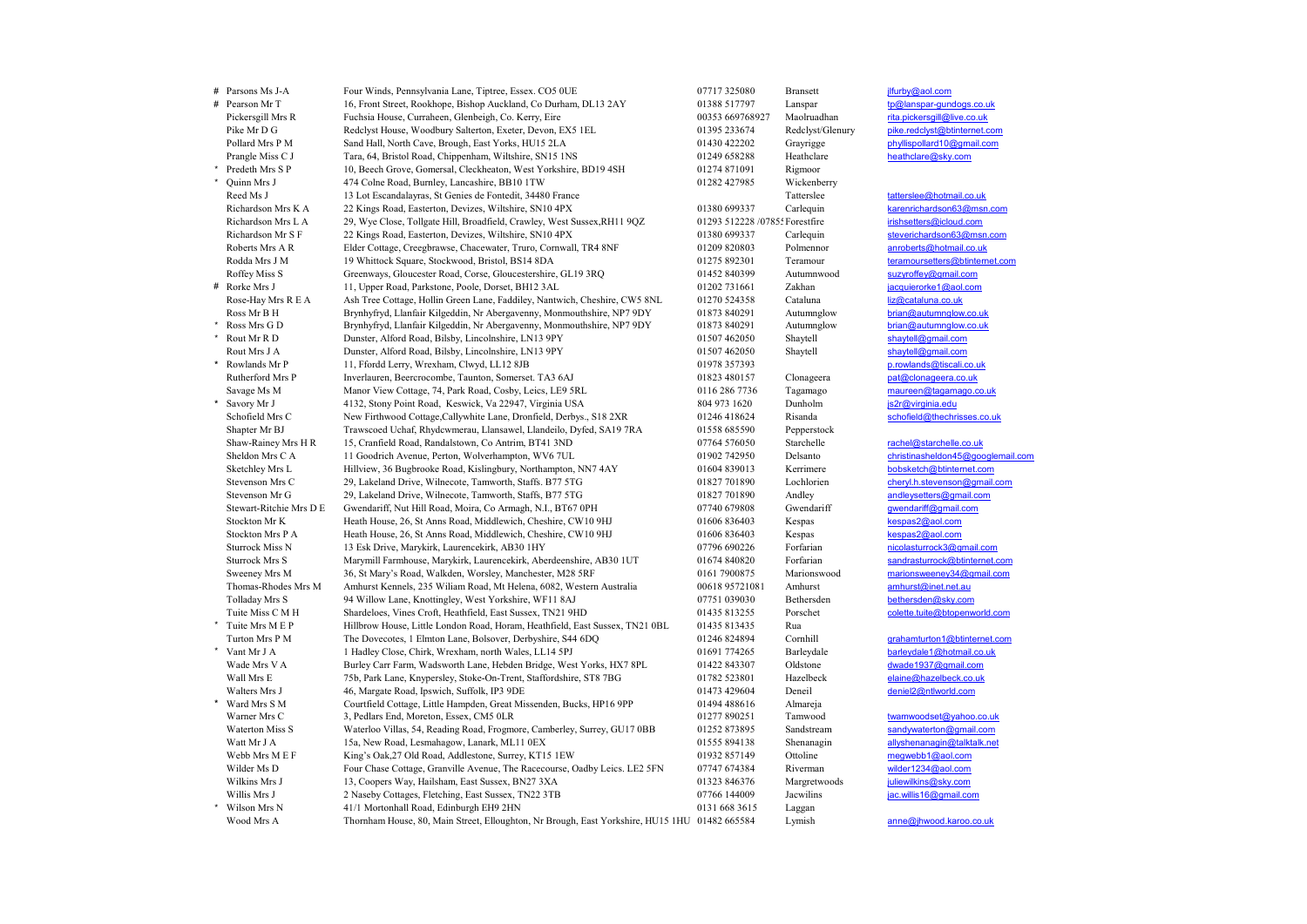| <b>A1 List</b>       | <b>Non-Breed Specialists</b>                                                 |                     |             |                                           |
|----------------------|------------------------------------------------------------------------------|---------------------|-------------|-------------------------------------------|
| Allen Mr A           | Grove House, 79 Brigg Lane, Camblesforth, Selby, N. Yorkshire. YO8 8HD       | 01757 611265        | Allenie     | anthony@allenie.co.uk                     |
| Armstrong Mr M       | Bromdene, Cargo Beck, Carlisle, Cumbria, CA6 4BB                             | 01228 74318         | Bitcon      |                                           |
| Bayne Mrs J          | Outgate House, Outgate, Leverton, Nr Boston, Lincs, PE22 0AA                 | 07427 487804        | Corranroo   | corranroo@lineone.net                     |
| # Berchtold Mr P F   | A-3003 Gablitz, Austria, Dingelstedtgasse 41                                 | 0043 664609281220   |             | peter.berchtold@gmx.at                    |
| Bexon Mr C           | 59 Derby Road, Kirkby-In-Ashfield, Nottingham, NG17 9DH                      | 01623 722037        | Oldfield    | chris.bexon@gmail.com                     |
| # Blay Mrs P         | 7 Mayfield Road, Lyminge, Folkestone, Kent, CT18 8HL                         | 01303 863570        | Stablaheim  | pam.blav@btinternet.com                   |
| Byrne Mrs J          | 4 East View, Off Oak Street, Shawforth, Rochdale, Lancs. OL12 8NT            | 01706 853246        | Enryb       | enrybgundogs@gmail.com                    |
| Cox Mr L A S         | Vanitonia, Kaston Kennels, Vole Road, Mark Highbridge, Somerset, TA9 4PE     | 01278 760210        | Vanitonia   | teamvanitonia@aol.com                     |
| Daltrey Mr J         | Guildstead Court, Yelstead Lane, Yelstead, Kent, ME9 7UT                     | 01634 364539        | Bananadance | jonathan@bananadance.com                  |
| Foss Mrs VO          | 16 Hanna Court, 195-199 Wilmslow Road, Wilmslow, Cheshire, SK9 3JX           | 01625 531438        | Elswood     | v.foss@btinternet.com                     |
| Glen Mrs I           | Carlton Cottage, Deans Square, Topcliffe, Thirsk, North Yorks, YO7 3RT       | 01845 577764        | Wilhome     | irene709@btinternet.com                   |
| Gorman Ms K          | 4 Mitchell Court, Castle Hound Way, Rugby, CV23 0UY                          | 07971 184559        | Walgoreg    | walgoreg@aol.com                          |
| Haran Mr G R         | 2, Auchengree Road, Glengarnoch, North Ayrshire, KA14 3BU                    | 01505 685539        | Macgregor   | magregorgundogs@aol.com                   |
| Hollings Mrs P       | Carlton Hall Farm, Carlton, Yeadon, Leeds, LS19 7BG                          | 0113 250113         | Gunalt      | stephenpatsy@qunaltweimaraners.co.uk      |
| Hollings Mr S        | Carlton Hall Farm, Carlton, Yeadon, Leeds, LS19 7BG                          | 0113 250113         | Gunalt      | stephenpatsy@qunaltweimaraners.co.uk      |
| Horswell Mr J        | 25 Whatton Road, Kegworth, Derbyshire, DE74 2EZ                              | 01509 674059        | Drakesleat  | jeff.horswell@virginmedia.com             |
| Iles-Hebbert Mrs J   | Crofters Heron, Fox, Amport, Andover, Hants, SP11 8JA                        | 01264 889166        |             | julia.hebbert@gmail.com                   |
| Justice Mrs MR       | Hilltop, Pudding Lane, Barley, Herts, SG8 8JX                                | 01763 849749        | Lyric       | liricwithiustice@talktalk.com             |
| Littlechild Mrs S    | Callingwood Hall Cottage, 1, Callingwood Lane, Tattenhall, Staffs., DE13 9SH | 01283 533086        | Ravensett   | sharon@ravensett.co.uk                    |
| Lochs-Romans Mrs F G | Herenhoff 11, 6191 EB Geleen, The Netherlands                                | 0031 46 4376473     | Brooklet's  | r.lochs-romans@planet.nl                  |
| Mackay Mr C          | 9, Ebisham Road, Epsom, Surrey, KT18 7NP                                     | 01372 810936        | Woodglade   | Pointersatwoodglade@btinternet.com        |
| McMaster Mr R        | 21 Southside Gardens, South Hylton, Sunderland, SR4 0NP                      | 07711 845687        |             | robmcmaster@btinternet.com                |
| Miller Mrs J M       | Peach Tree Cottage, Watling Street, Wibtoft, Nr Lutterworth, Leics LE17 5BE  | 01455 220330        | Feorlig     | Feorlig@sky.com                           |
| Morris Mr R J        | Old Pontymister Farm, Risca, Newport, Gwent, NP1 6EL                         | 01633 612326        | Lascoeds    | rjmorris12@btinternet.com                 |
| Mosedale Mr R        | 3 Wildgoose Close, Ibstock, Leicestershire, LE67 6PE                         | 01530 481080        | Knighsbay   | russelmosedale@hotmail.co.uk              |
| Oliveira Mr R        | R.S.Marcal No 23-2, 1200-419 Lisboa, Portugal                                | $(0035)$ 1964036670 |             | ruioliveiraportugal@hotmail.com           |
| Rainey Mr T          | 15, Cranfield Road, Randalstown, Co Antrim, BT41 3ND                         | 02894 479770        | Trilite     | tony@starchelle.co.uk                     |
| Robertshaw Mrs C A   | Crookrise Pointers, Thorns Lane, Sedbergh, Cumbria, LA10 5LD                 | 015396 20316        | Crookrise   |                                           |
| Salamon Dr L         | Via Cadorna 46 Sant Alessio, PV-27016, Italy                                 | 039335 309974       | Ludstar     |                                           |
| Shields Mr D         | Carlton Cottage, Deans Square, Topcliffe, Thirsk, North Yorks, YO7 3RT       | 01845 577764        | Wilhome     | wilholme28@gmail.com                      |
| # Strudwick Mr R     | 31, Glendale Drive, Burpham, Guildford, Surrey, GU4 7HZ                      | 01483 827122        | Burpham     | ray.strudwick@ntlworld.com                |
| Thirwell Mr J        | Whickham Hill South, Wickham Highway, Gateshead, NE11 9QL                    | 01914 887168        | Ferndel     | ferndelwss@gmail.com                      |
| Trow Mrs L           | 13 Melton High Street, West Melton, Rotherham, South Yorkshire. S62 6QF      | 01709 874683        | Winterwell  | winterwellgsp@talktalk.net                |
| Upton Mr P           | 35, Browning Road, Luton, Bedfordshire, LU4 0LE                              | 01582 581806        | Tragus      |                                           |
| Waddell Mrs M        | 2, Auchengree Road, Glengarnoch, North Ayrshire, KA14 3BU                    | 01505 685539        | Magregor    | magregorgundogs@aol.com                   |
| Ward Mrs J           | Prospect Cottage, 98A Bank Street, Morley, Leeds, LS27 9HY                   | 0113 2526560        | Mianja      | jacqueline-ward1@sky.com                  |
| Whyte Mr F           | 8, Hollinglea, Carlisle Road, Annan, Dumfries, DG12 6QU                      | 07775 701057        | Kazval      | frankwhyte.kazval@vahoo.com               |
| Williams Mrs P       | Bourne Hse, Bond End Holdings, Yoxall, Nr. Burton-On-Trent, Staffs, DE13 8NJ | 01543 473220        | Bournehouse | bournehouse@gmail.com                     |
| Worth Mr N           | 4 Clos Sant Teilo, Lllangyfelach, Swansea, West Glamorgan SA5 7HG            | 01782 795382        | Sarabande   | sarabande.wss@gmail.com                   |
| Young Mr K           | 17, Riversleigh Road, Royal Leamington Spa, Warwickshire, CV32 6BG           | 01926 336480        | Pyngold     | keithawyoung@aol.com                      |
|                      |                                                                              |                     |             |                                           |
|                      | A2 List                                                                      |                     |             |                                           |
| A <sub>2</sub> List  | <b>Breed Specialist</b>                                                      |                     |             |                                           |
| A <sub>2</sub> List  | <b>Non Breed Specialist</b>                                                  |                     |             |                                           |
| Robertson Mr G       | Avalon Kennels, Icknield Way, Crowmarsh Hill, Wallingford, Oxon. OX10 6PP    | 01491 836103        | Soletrader  | gavinpbgv@aol.com                         |
|                      |                                                                              |                     |             |                                           |
| A3 List              | <b>Breed Specialists</b>                                                     |                     |             |                                           |
| Begg Mrs S           | 23 Lincoln Road, Sleaford, Lincs, NG34 8AB                                   | 01529 660364        | Sumaric     | susanbegg7@gmail.com                      |
| Boyd-McNeil Miss J   | 10 Woodlands Place, Newbridge, Dumfries, DG2 0LD                             | 01387 720655        | Glennlokhen | glennlokhen@yahoo.co.uk                   |
| Gisby Miss G         | 180 Witham Road, Black Notley, Braintree, Essex, CM77 8NH                    | 01376 328082        | Suttersett  | gemmagisby@hotmail.com                    |
| McDonagh Mrs Z       | 2, Windsor Close, Chippenham, Wiltshire, SN14 0QT                            | 01249 449083        | Ronzalda    |                                           |
| Meekings Mrs J       | 40, Harland Rd, Southbourne, Bournemouth, Dorset, BH6 4DW                    | 01202 426602        | Perrylidh   | jeanmeekings@uwclub.net                   |
| Richardson Miss L    | West Lodge, Thorntoun, Crosshouse, Ayrshire. KA2 0BH                         | 01563 540152        | Montgreenan | montgreenanirishsetters@pobroadband.co.uk |
| Russell Mr M L C     | 73 Kniver Close, Romsey, SO51 7JW                                            | 07831 652737        | Melmara     | mlcrussell@hotmail.co.uk                  |
| Sharman Mr J         | 1 Kirkby Lane, Newbold Verdon, Leics. LE9 9LN                                | 01455 821947        | Lochset     | lochset@btinternet.com                    |
| Walker Miss N        | 35, Sedgwick Street, Langley Mill, Notts, NG16 4DT                           | 01773 531174        | Trefaine    | eowlk@aol.com                             |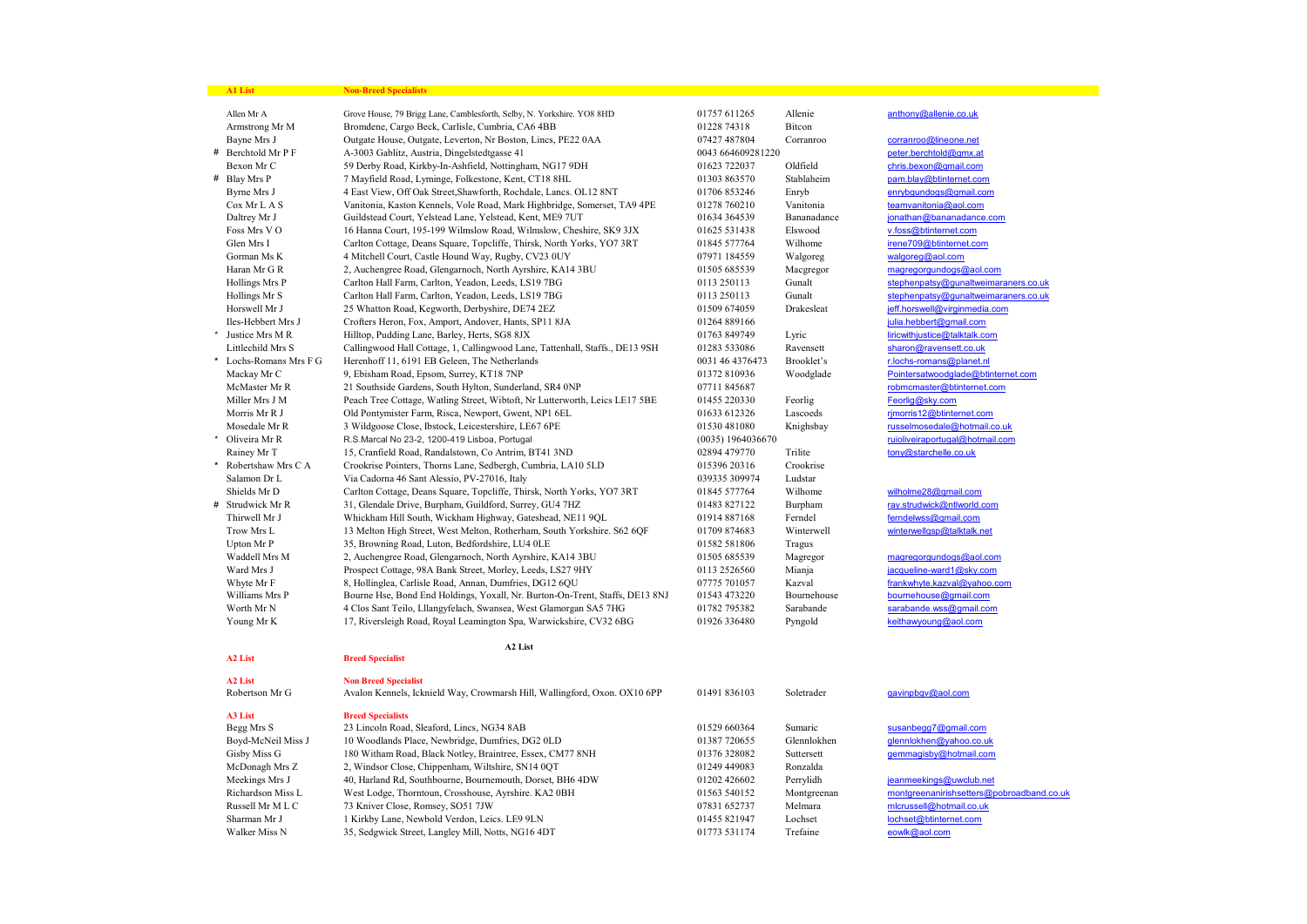| Wheeldon Mr C L                  | 68 West Dyke Road, Redcar, Cleveland, TS10 1HL                                         | 01642 909459                 | Colemist                    | colinwheeldon@hotmail.com                            |
|----------------------------------|----------------------------------------------------------------------------------------|------------------------------|-----------------------------|------------------------------------------------------|
|                                  |                                                                                        |                              |                             |                                                      |
| A3 List                          | <b>Non-Breed Specialists</b>                                                           |                              |                             |                                                      |
| Alcorn Mr D<br>Holgate Mrs J     | Annavale, Bigger, LM12 6LX<br>West Hainslack Farm, Skipton Road, Colne, Lancs, BB8 7ER | 07719 407621<br>01282 865705 | Rutilus/Lourdace<br>Nadavin | DavidRAlcorn@outlook.com<br>jill holgate@yahoo.co.uk |
| Johnson Miss B                   | 3, Flint Cottages, Herringswell Road, Kentford, Newmarket, Suffolk, CB8 7QS            | 01638 750614                 | Downstream                  | downstreamfcr@hotmail.co.uk                          |
| Martin Mrs R                     | Belgate Cottage, Shobdon. Leominster, Herefordshire, HR6 9NJ                           | 01568 708303                 | Sunhouse                    | ruth@sunhousegundogs.co.uk                           |
| Moore Miss C                     | The Lodge, The Nant, Llanferres, Mold, Denbighshire, CH7 5SS                           | 01352 810490                 | Gadhelic                    | gadhelic1@vahoo.com                                  |
| Orzel Mrs A                      | Pickerton Farm, Guthrie, By Forfar, DD8 2TZ                                            | 01307830378                  | <b>Braxton</b>              | Orzelbraxton@aol.com                                 |
|                                  |                                                                                        |                              |                             |                                                      |
| <b>B</b> List<br>Abbott Mrs Dena | <b>Breed Specialists</b><br>6A, Clarendon Road, Hinckley, Leicestershire, LE10 0PL     | 01455 610445                 | Baibreeze                   | denaabbott@aol.com                                   |
| Alexander Mrs J                  | Kentrev, Llangrove, Ross on Wye, Herefordshire, HR9 6EZ                                | 01989 770088                 | Rhuwind                     | samuel.alexander@btinternet.com                      |
| Anthony Ms A                     | 8 St Christophers Road, Ellistown, Leics, LE67 1FE                                     | 01530 455146                 | Staratlanta                 | maddymoo@hotmail.co.uk                               |
| Barrett Mrs P M J                | Xzanadu, Highwood Road, Uttoxeter, Staffs, ST14 8BQ                                    | 01889 564831                 | Copperkerry                 | pennie@copperkerry.com                               |
| Bateman Mrs J L                  | Buzon 129, Calle Juan Bonafe 21, El Reoj, Fortuna, Murcia, Spain, 30620                | 0034 96889 7868              | Cormallen                   | julia@cormallen.co.uk                                |
| Beaton Mr B                      | 22a Bankton Park, Kingskettle, Fife, KY15 7PY                                          | 01337 830109                 | Kettlehills                 | kettlehills.setters@hotmail.co.uk                    |
| Bettis Mrs D                     | May Tree Cottage, Pound Lane, Rock, Nr Kidderminster, Worcestershire, DY14 9RD         | 01299 266380                 | Ornella                     | ornella26@btinternet.com                             |
| Bielefeld Mr D                   | Wenigerbachstraße 11, 53819 Seelscheid                                                 | 0049 1748233025              | Gillarry's                  | david.bielefeld@gmx.de                               |
| Blackie Mr W                     | 22 Haughview Road, Motherwell, Scotland, ML1 3EA                                       | 01698 262322                 | Helecam                     | w.blackie@hotmail.com                                |
| Borthwick Mrs C                  | 10 Calside Place, George Town, Dumfries, DG1 4AW                                       | 01387 262274                 | Lotushill                   | christine.borthwick@nhs.net                          |
| Bowman Mrs M                     | Bonahaird Cottage, 34, North Road, Saline, Fife, KY12 9UQ                              | 01383 852520                 | Bonahaird                   | innes367@outlook.com                                 |
| Carr Mrs D                       | 93 Greenwood Crescent, Littledale, Sheffield, S9 4HE                                   | 01142 610550                 | Laumidorn                   | Laumidorn@btinternet.com                             |
| Carter Mr C H                    | Millbrook, 22, Main Road, Kilsby, Nr Rugby, Warwickshire, CV23 8XP                     | 01788 822381                 | Copperbrook                 |                                                      |
| Catton Ms A B                    | Victoria House, Fodder Fen Road, Manea, March, Cambridgeshire, PE15 0HZ                | 01354 680407                 | Ferngate                    | stewartcook89@msn.com                                |
| Childs Mrs J                     | 10 CoronationRoad, Garnant Ammanford, Carmarthenshire, SA18 1LY                        | 01269 823395                 |                             | jenny.childs934@btinternet.com                       |
| Chorley Miss K                   | 27 Cheviot Avenue, Condor Park, Nottingham, NG16 5QQ                                   | 07840 397591                 | Kerryfair                   | Kerry.chorley@btinternet.com                         |
| Cook Mr S                        | Victoria House, Fodder Fen Road, Manea, March, Cambridgeshire, PE15 0HZ                | 01354 680407                 | Ferngate                    | stewartcook89@msn.com                                |
| Cooke Mrs G                      | Two Oaks, Wonersh Common, Wonersh, Guildford, Surrey, GU5 0PL                          | 01483 893940                 |                             | gillcooke1@hotmail.com                               |
| Cooper Mrs A                     | 21, Woodland Way, Torpoint, Cornwall, PL11 2 DW                                        | 01752 816409                 | Hugared                     | alisoncooper07@btinternet.com                        |
| Cooper Mr K                      | 21, Woodland Way, Torpoint, Cornwall, PL11 2 DW                                        | 07766 102945                 | Hugared                     | kevincooper04@btinternet.com                         |
| L2 Coreless Mrs S                | 44 Fieldhouse Road, Hednesford, Cannock, Staffs, WS12 4HX                              | 01543 426686                 | Swiftlark                   | sproson6@aol.com                                     |
| Danks-Kemish Miss O              | Daquin, Tal-Y-Bont, Barmouth, Gwynedd, LL43 2AH                                        | 01341 247014                 | Alolfrana                   | Oliviadk.sett@gmail.com                              |
| Danks-Kemish Mrs R               | Daquin, Tal-Y-Bont, Barmouth, Gwynedd, LL43 2AH                                        | 01341 247014                 | Alolfrana                   | beccy.kemish@gmail.com                               |
| L2 Donnelly Kay                  | Cherbury, Brennanstown Road, Cabinteely, Dublin 18                                     | 00353 876683709              | Glendruid                   | kaydonnelly@gmail.com                                |
| Edwards Mrs S E                  | Warren Farm, Bramshill Road, Eversley, Hants., RG27 0PS                                | 07972 719480                 | Bonhomie                    | sedwards032@gmail.com                                |
| Elkins Mrs M A                   | Avacet', 165 Almners Road, Lyne, Chertsey, Surrey, KT16 0BJ                            | 01932 874474                 | Avacet                      |                                                      |
| Gardner Mrs M (R)                | 5, St Adrian's Place, Anstruther, Fife, KY10 3DX                                       | 01333 310461                 | Marstead                    |                                                      |
| Gill Mrs C                       | Collierley Farm, Dipton, Stanley, County Durham, DH9 9LD                               | 01207 570258                 | Diptonia                    | K9qundogs@outlook.com                                |
| Green Miss C                     | 43 Crozier Crescent, Larbert, Scotland, FK5 4AO                                        | 07412843134                  | Glencarron                  | chloe glencarron@outlook.com                         |
| Hart Mr G                        | 199 Sandon Road, Stafford, ST16 3HQ                                                    | 01785 223591                 | Gilliegrae                  | grahamhart595@btinternet.com                         |
| Heppell Mrs D G                  | Collingham Old Hall, Newark Road, Collingham, Newark, Notts. NG23 7RF                  | 01636 892242                 | Deevonville                 | davidheppell44@hotmail.com                           |
| <b>Hill Miss K</b>               | Waterloo Kennels, Waterloo, Bankfoot, Perthshire, PH1 4AW                              | 01738 787231                 | Kolfor                      |                                                      |
| Hough Mrs J                      | 74, Ballyrobert Road, Ballyclare, Co Antrim, BT38 9RY                                  | 028 93 340333                | Lestannons                  | Libertine74@btinternet.com                           |
| Hughes Mr G                      | 21 Glen Court, Dalry, North Ayrshire, KA24 4JU                                         | 07831761175                  | Kittyshaw                   | graemehughes@clearwatersitd.com                      |
| Humphreys Mr P                   | 7 St Marys Close, Henley on Thames, Oxon, RG9 1RD                                      | 01491 410927                 | Henaleas                    | Henaleas@hotmail.co.uk                               |
| Jones Mr H                       | Cwm Ynys Fawr Farm, Pontrhydyfen, Port Talbot, SA12 9RY                                | 01639 891681                 | Pencastan                   | hefingjones@hotmail.com                              |
| L2 King Miss W                   | Brookfield Cottage, 29 Cholderton, Salisbury, Wiltshire, SP4 0DL                       | 01980 629207                 | <b>Byztsar</b>              | wendykingj@icloud.com                                |
| Kolbach Ms L                     | 118 Aberdour Road, Burntisland, Fife, KY3 0EW                                          | 07701 036348                 | Pawsword                    | laura.kolbach@gmail.com                              |
| Kurring SL                       | c/o Thornham House, 80 Main St, Elloughton, Brough, HU15 1HU                           | 01482 665584                 | Lymish                      | Sheena@advancedcareyorkshire.com                     |
| Lewis Ms L                       | Bryntelych, Carmel, Llanelli, Carmarthenshire, SA14 7TW                                | 01269 844524                 | Tangaer                     | tangaer@hotmail.co.uk                                |
| McDowell Mr A                    | Wyndham House, Main Street, Lissett, East Yorkshire                                    | 01262 468784                 | <b>Byedales</b>             | sue.mcdowell@btinternet.com                          |
| L2 McKelvey Ms K                 | Briar Cottage, 49 Ballyahonemore Road, Armagh, BT60 1HY                                | 02837 523981                 | Edenaveys                   | Edenaveys2@outlook.com                               |
| Middleham Mrs A                  | Edenkirk, Grinsdale, Carlisle, Cumbria, CA5 6DS                                        | 01228 542430                 |                             |                                                      |
| Morgan Mrs P R                   | 10, Wades Way, Trunch, North Walsham, Norfolk, NR28 0PW                                | 01263 720012                 | Deaconara                   | deconarasetters@btinternet.com                       |
| Murchison Mrs L                  | 96 Caroline Terrace, Edinburgh, EH12 8QT                                               | 07722 483890                 | Corphin                     | Jim.Linda@blueyonder.co.uk                           |
| Murray Mrs J A                   | 9, St Georges Crescent, Stannix, Carlisle, Cumbria, CA3 9NL                            | 01228 523954                 | Priestbeck                  | jen.priestbeck@talktalk.net                          |
|                                  |                                                                                        |                              |                             |                                                      |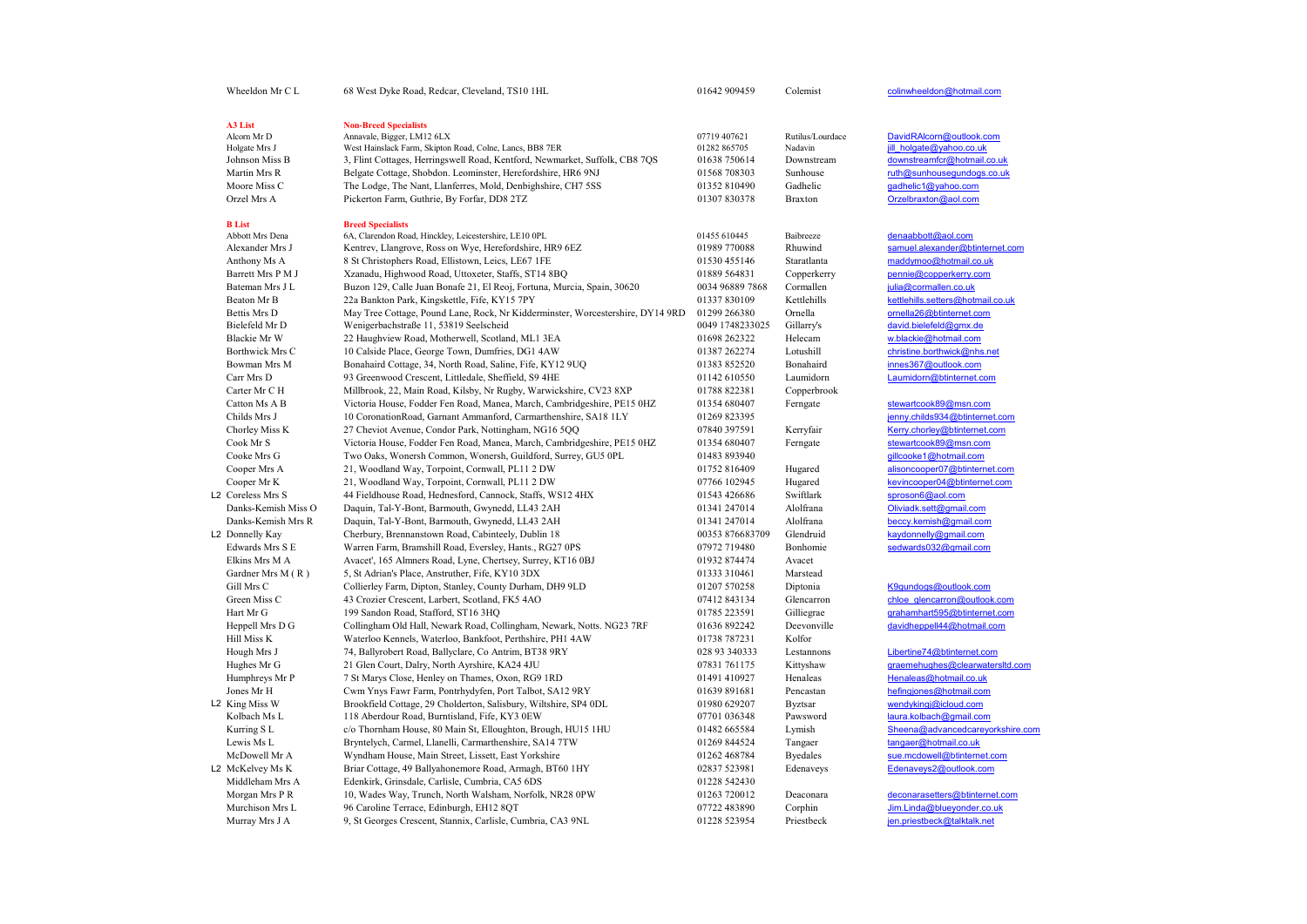**B List** Non Breed Specialist<br>
L2 Archibald Miss E 3 Loughabin Road, Ki

Newland Miss C Well Cottage, 1 West Lane, Moorhouses, New Bollinbroke, Boston, PE22 7JE 01205 481211 Dnalwen dna the mail.com<br>Park Mrs D 64h Blakes Road Colerane Co Londonderry RT51 4UE 028 70848995 Lestannons Lestannons d Park Mrs D 64b Blakes Road, Colerane, Co Londonderry BT51 4UE 028 70848995 Lestannons Lestannons Lestannons1@gmail.com<br>Pike Mrs P A Redclyst House. Woodbury Salterton. Exeter. Devon. EX5 1EL 01395 233674 Redclyst/Glenury p Pike Mrs P A Redclyst House, Woodbury Salterton, Exeter, Devon, EX5 1EL 01395 233674 Redclyst/Glenury pike.redclyst@btinternet.com<br>Randle Mrs S 1 New Road. Woodlands. Wimborne. Dorset. BH21 8LR 01202 825883 Rionore starfin Randle Mrs S 1 New Road, Woodlands, Wimborne, Dorset, BH21 8LR 01202 825883 Rionore starfinder 2@hotmail.co.uk<br>
L2 Rowbottom Mr G 5 Sandalwood, Westhoughton, Bolton, Lancs, BL5 2RW 07960 160596 rowbottom Mr G 5 Sandalwood, L2 Rowbottom Mr G 5 Sandalwood, Westhoughton, Bolton, Lancs, BL5 2RW 07960 160596 gordon.rowbottom@<br>
L2 Sloane Miss G 279 Cargo Fleet Lane. Middlesborough. TS3 8JJ 01642 221043 Ferasheen asloane@live.co.uk Sloane Miss G 279 Cargo Fleet Lane, Middlesborough, TS3 8JJ 01642 221043 Ferasheen g<u>.sloane@live.co.uk</u><br>Stevens Mrs H.M. 178 Ashbourne Road. Turnditch. Derbyshire. DE56 2LH 0115 9179955 Follybrook garv.stevens6@ntlworld.c Stevens Mrs H.M. 178 Ashbourne Road, Turnditch, Derbyshire, DE56 2LH 0115 9179955 Follybrook gary.stevens6@ntlworld.com<br>Stewart Mr A Gwendariff. 3 Nut Hill Road. Moira. Co Armagh. N.L. BT67 0PH 07824 337497 Gwendariff alec Stematiff, 3 Nut Hill Road, Moira, Co Armagh, N.I., BT67 0PH 07824 337497 Gwendariff and alecstewart31@yahoo.com<br>Campinaweg 21, 2960 St-Job In't Goor, Belgium 2008 2009 32-3-6363195 Lordly struyf.degroof@scarlet.be Struyff-De Groof Mr J Campinaweg 21, 2960 St-Job In't Goor, Belgium 32-3-6363195 Lordly Struyf.degroof@scarlet.be<br>Sturrock Miss J 17 Russell Way. Batheate. EH48 2GH Sturrock Miss J 17 Russell Way, Bathgate, EH48 2GH 07876 355194 Forfarian 31 Passell Way, Bathgate, EH48 2GH 07876 355194 Forfarian  $\frac{1290 \times 181.81}{290 \times 10^{129} \times 10^{129}}$  Corcencone Vallance Ms K Rosemount, Connel Park, New Cumnock, Ayrshire, KA18 4QF 01290 338359 Corcencone<br>
Weller Mr L 9 Boreham Place, New England, Halstead, Essesx, CO9 4BD 01440 788180 Juldeane Weller Mr L 9 Boreham Place, New England, Halstead, Essesx, CO9 4BD 01440 788180 Juldeane *judeane@hotmail.com*<br>4 Villiamson Mrs L 16, Jedbank Grove, Jedburgh, Roxburghshire, TD8 6LN 01835 869711 Keljaru *hynn.wil@tiscali.* 16, Jedbank Grove, Jedburgh, Roxburghshire, TD8 6LN 01835 869711 Keljaru

L2 Archibald Miss E 3 Loughabin Road, Kilraughts, Ballymoney, Co Londonderry BT53 8NP 07813 763365 Abinvale abinvale abinvale@hotmail.com<br>
L2 Baker Ms C chxrliebexr@gmail.com abinvale abinvale abinvale abinvale abinvale ab East Honiton Farm, Honiton Road, South Molton, Devon, EX36 4JA chxrliebexr@gmail<br>
66 Les Fontalieres, Le Soliel D'Oc, Pouzols Minervios, 11120, France 00334 3037 6277 Linlow iohnbarber@sfr.fr Barber Mr J 66 Les Fontalieres, Le Soliel D'Oc, Pouzols Minervios, 11120, France 00334 3037 6277 Linlow L2 Barney Mr J 19 Murray Road, Rugby, Warwickshire, CV21 3JN 07875 046762 Romau Barney Mr J 19 Murray Road, Rugby, Warwickshire, CV21 3JN 07875 046762 Romaunt <u>julien.barney@icloud.com</u><br>Barney Mrs R Loke Cottage. Westgate Street. Shouldham. Kings Lynn. Norfolk. PE33 0BH 01366 347637 Verrami Rachel Bar Loke Cottage, Westgate Street, Shouldham, Kings Lynn, Norfolk, PE33 0BH 01366 347637 Verrami L2 Billows Mrs Y Pine Crest, Chester Road, Oakmere, Northwich, Cheshire, CW8 2HB 07989 343570<br>
L2 Birkenshaw Ms G Fast Honiton Farm. Honiton Road, South Molton, Devon, EX36 4JA 07974 106383 Birkenshaw Ms G East Honiton Farm, Honiton Road, South Molton, Devon, EX36 4JA 07974 106383 Gilcar gilcarcockers@gmail.com<br>Blackwell -Sherratt Mrs M 58, Fold Lane, Biddulph, Stoke On Trent, Staffs., ST8 7SG 01782 518582 Ch 88, Fold Lane, Biddulph, Stoke On Trent, Staffs., ST8 7SG 01782 518582 Charnborough mary@charnborough.co.uk<br>Poplar Farm. East Heckington. Lines. PE20 3OF 01529 462000 Kitarn Mars (Starn12@outlook.com L2 Bodle Bridgette Poplar Farm, East Heckington, Lincs, PE20 3QF 01529 462000 Kitarn L2 Boyles Tracy tracy the tracy of the tracy of the tracy of the tracy of the tracy of the tracy of the tracy of the tracy of the tracy of the tracy of the tracy of the tracy of the tracy of the tracy of the tracy of the t L2 Bryant Miss E 2 Trinity Way, Papworth Everard, Cambridgeshire, CB23 3AR 01480 839836 Phenset e.bryant@hotmail.co.uk<br>Bunting Mrs S 11 Triumph Green. Loansdean. Morpeth. Northumberland. NE6 2FE 01670 514522 Mossdew buntin Bunting Mrs S 11 Triumph Green, Loansdean, Morpeth, Northumberland, NE6 2FE 01670 514522 Mossdew bunting02.sylvia@btinternet.com 31 Triumph Green, Loansdean, Morpeth, Northumberland, NE6 2FE 01670 514522 Mossdew bunting02. The Bungalow, 16a Eastmeare Court, West Totton,Southampton, SO40 8WT 07913 658012 Tivalake Tivalake tivalake tival tidenticom<br>
Sandylands. Grevstones. Southam Road. Ufton. Leamington Spa. CV33 9PL 07727 185962 Movelass edc Casey Mr E Sandylands, Greystones, Southam Road, Ufton, Leamington Spa, CV33 9PL 07727 185962 Moyglass edcasey8@gmail.com<br>
L2 Challands Mrs L 494 Cromford Road. Woodlinkin. Langley Mill. Notts. NG16 4HE 07527 857497 Annila Challands Mrs L 494 Cromford Road, Woodlinkin, Langley Mill, Notts, NG16 4HE 07527 857497 Annilann annilanngundogs@gmail.com<br>Cherry Mrs B 50 Coventry Road. Kingsbury. Nr Tamworth. Staffs. B78 2LS 01827 872258 Shanandi shan Cherry Mrs B 50 Coventry Road, Kingsbury, Nr Tamworth, Staffs, B78 2LS 01827 872258 Shanandi shanandi@btinternet.<br>
L2 Coccoza Mr M 57 Chiswick High Road, London, W4 2LT 07768 825430 Freecloud freecloud1@aol.com 57 Chiswick High Road, London, W4 2LT 07768 825430 Freecloud Collins-Pitman Mrs J School House, Hepple Hill, Edmundbyers, Consett, County Durham, DH8 9NS 01207 255193 Amscot<br>L2 Donnelly Miss J. 8 Hawthorne Glen. Hannabstown. Belfast. BT17 0NU 07387 893584 Leireme L2 Donnelly Miss L 8 Hawthorne Glen, Hannahstown, Belfast, BT17 0NU 07387 893584 Leiremoah LGillen08@googlemail.com<br>
L2 Easdon Mr A Middle Gill House. Moffat. Dumfries and Galloway. DG10 9SW 01683 300181 Yakee L2 Easdon Mr A Middle Gill House, Moffat, Dumfries and Galloway, DG10 9SW<br>12 Ewart Ms T 15 Ham Street Richmond Surrey. TW10 7HR Ewart Ms T 15 Ham Street Richmond Surrey, TW10 7HR 12008 9404422<br>
Eyeington Mrs J Greys Farm, Horseley Fen, Chatteris, Cambs, PE16 6XA 01354 693358 Greys Farm, Horseley Fen, Chatteris, Cambs, PE16 6XA 01354 693358 Meadowvale jane@meadowdale.co.uk L2 Dunlop Mr R Intax Cottage, Darvl, East Ayreshire, KA17 0NQ 01560 322119 Habiba Habibarobert@aol.com<br>Fairlie Mrs J Summerhill. Shandon. By Helensburgh. Glasgow. G84 8NR 01436 820478 Tasairgid fairlie@weimaraners.uk.ne Fairlie Monton, By Helensburgh, Glasgow, G84 8NR 01436 820478 Tasairgid fairlie@weimaraners.uk.net 12 Ayrfield, Lord Edward Street, Kilkenny, Eire 00353 851199344 Jerpoint martinfalsey1@yahoo.co.uk Falsey Mr M 12 Ayrfield, Lord Edward Street, Kilkenny, Eire 00353 851199344 Jerpoint martinfalsey1@yahoo.co.uk<br>Farningham Mrs E 142. Liff Road. Dundee. Tavside. DD2 2TS 01382 611076 Pitalpin pitalpin@gmail.com Farningham Mrs E 142, Liff Road, Dundee, Tayside, DD2 2TS 01382 611076 Pitalpin pitalpin pitalpin pitalpin pitalpin pitalpin pitalpin pitalpin pitalpin pitalpin pitalpin pitalpin pitalpin pitalpin pitalpin pitalpin pitalpi Farque Miss N 19, Callender Gardens, Dundee, DD4 6BP 01382 451916 Fhinan Fhinnish Fhinnish Fhinnish Fhinnish Fhinnish Fhinnish Fhinnish Fhinnish Fhinnish Fhinnish Fhinnish Fhinnish Fhinnish Fhinnish Fhinnish Fhinnish Fhinn L2 Finnett Miss S 136 Smallfield Road, Horley, Surrey, RH6 9LS 07768 642211 Gawthorpe Mr K 19 Badger Road, Sheffield, S13 7TQ 0773 167961 Waterbrooke karlgawthorpe71@gmail.com<br>Glendinning Ms F Longfield House, 48a Broadgate, Whaaplode Drove, Spalding, Lincs, PE12 0TN 07968 133227 Plaiglen Plaiglen Glendinning Ms F Longfield House, 48a Broadgate, Whaaplode Drove, Spalding, Lincs, PE12 0TN 07968 133227 Plaiglen<br>L2 Gorrian Mr T 01555 812430 L2 Gowland Miss P The Cottage, Church Street, Prees, Whitchurch, Shropshire, SY13 2EE 07970 860622 pennygowland@btinternet.com<br>
L2 Graves S 15a Shepperton Close, Great Billing, Northampton, NN3 9NT 01604 401167 sscraves 15 L2 Graves S 15a Shepperton Close, Great Billing, Northampton, NN3 9NT 01604 401167 ssgraves15a@gmail.com<br>Harris Mrs S Smithy Cottage. 484 Knutsford Road. Warrington. Cheshire. WA4 1DX 01925 653039 Barlevarch barlevarchosos Harris Mrs S Smithy Cottage, 484 Knutsford Road, Warrington, Cheshire, WA4 1DX 01925 653039 Barleyarch barleyarch barleyarchgsps@gmail.com<br>
Hunt Mr I. 3 Bays Road. Pennington. Lymington. Hampshire. SO41 8HL 01590 610238 Se 19 Bays Road, Pennington, Lymington, Hampshire, SO41 8HL 01590 610238 Setthornes Laurence.hunt2@btinternet.com<br>116 Shenherds Lane Dartford Kent DA1 2NN 01372 408359 Waverton hendabutchinson116@virginmedia.com Hutchison Mrs B M 116 Shepherds Lane, Dartford, Kent. DA1 2NN 01322 408359 Waverton brendahutchinson 116@virginmedia.com<br>Hutchison Mr D 116 Shepherds Lane. Dartford. Kent. DA1 2NN 01322 408359 Waverton davidhutchinson 116@ 116 Shepherds Lane, Dartford, Kent. DA1 2NN 01322 408359 Waverton david the United Shepherds Lane, Dartford, Kent. DA1 2NN L2 Jamieson Mrs L Hazeldenhill Farm, Hazelden Road, Mearnskirk, Glasgow, G77 6RR 01355 500204 Glenfinnan Nineteenlands Farm, Lythe, Whitby, YO21 3SQ 01262 851000 Eastridings kelly.jenkinson@hotmail.co.uk<br>
1 Kirkby Road, Newbold Verdon, Leics. LE9 9LN 01455 821947 Canteris chriscanteris@btinternet.com Jennings-Sharman Mrs C 1 Kirkby Road, Newbold Verdon, Leics. LE9 9LN 01455 821947 Canteris chriscanteris@btinternet.<br>L2 Kelly Mr J Canteris The Barn Badgers Lane Lower Tysoe Warwick Warwickshire CV35 0BY 01295 680535 Vansa

The Barn, Badgers Lane, Lower Tysoe, Warwick, Warwickshire CV35 0BY 01295 680535 Vansant Jameskelly40@aol.com<br>Conker Cottage 2 Chestnut Close Weston Newark Nottinghamshire NG23 6SW 07986 217437 Vyneshrook mikeqlewin@hotmai L2 Lewin Mr M Conker Cottage, 2 Chestnut Close, Weston, Newark, Nottinghamshire, NG23 6SW 07986 217437 Vynesbrook mikeglewin@hotmail.co.uk<br>Lewis Miss C The Cottage. Hazel Corner. Windmill Road. Markvate. Herts. AL3 8LP 079 Lewis Miss C The Cottage, Hazel Corner, Windmill Road, Markyate, Herts, AL3 8LP 07914 854731 Hernwood

01555 812430 tom.gorian@btinternet.com<br>07970 860622 pennygowland@btinternet.com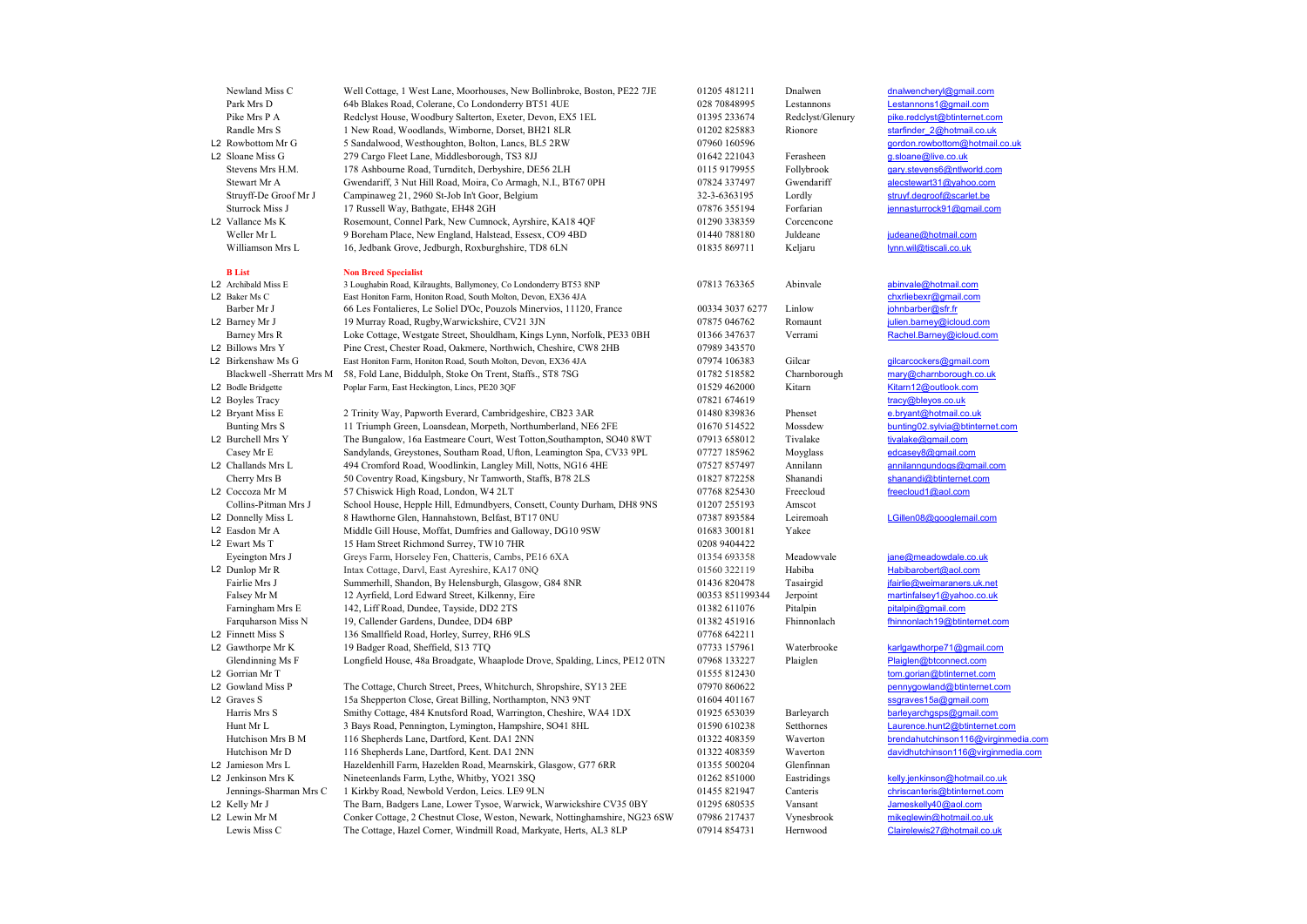| Longbottom Miss R                 | 9 Beacon Road, Wibsey, Bradford, West Yorkshire BD6 3EB                    | 07716 500002                | Cartuane                 | ruthielongbottom@gmail.com      |
|-----------------------------------|----------------------------------------------------------------------------|-----------------------------|--------------------------|---------------------------------|
| Lowe Mrs J                        | The Lions, Cuckoo Lane, Hatfield, Doncaster S.Yorks DN7 6QE                | 07769 650540                | Luvisaire                | jennylowesetters@yahoo.co.uk    |
| L2 Macara Mr A                    | 2 High Loudonston Villa, Stair, By Ayr, KA5 5HX                            | 07712 526460                | Cromasaig                | angus.macara@btinternet.com     |
| Macara Mrs K                      | Trabboch Cottage, Stair, By Ayr, KA5 5HX                                   | 01292 591554                | Cromasaig                | kate.macara@gmail.com           |
| L2 MacLaine J                     |                                                                            | 07765 254271                | Greyspirit               | j.maclaine@blueyonder.co.uk     |
| L2 Macmanus M                     |                                                                            | 07788 888454                |                          | michellemacmanus@icould.com     |
| L2 Male Mrs H                     | 17 Griffith Avenue, North Lancing, West Sussex, BN15 0HW                   | 01903 767582                | Malenbrook               | hilary male@hotmail.com         |
| Mappin Mrs A                      | Field House Farm, Brigg Road, Scotter, Gainsborough, Lincs DN21 3HU        | 01724 764096                | Bryerdale                | bryerdalegordons@tiscali.co.uk  |
| Masters Mr M                      | Langlea, Ford Street, Wellington, Somerset, TA21 9PE                       | 01823 662503                | Manchela                 | manchela89@yahoo.co.uk          |
| Miller Ms K                       | Peach Tree Cottage, Watling Street, Wibtoft, Lutterworth, Leics LE17 5BE   | 01455 220330                | Feorlig                  | feorlig@sky.com                 |
| Millward Mr J                     | 3 Latchford Close, Redditch, Worcs, B98 9WQ                                | 01527 61377                 | Eldersfield              | johnjmillward@sky.com           |
| Mills Ms C                        | 41 Market Street, Musselburgh, Midlothian, EH21 6PS                        | 07890 507770                | Clanscot                 | clanscot.bichons@googlemail.com |
| L2 Moffat Ms C                    | 46 Newbell Court, Consett, Durham, DH8 6FE                                 | 07714 014887                |                          | kyleca1966@outlook.com          |
| L2 Moss Mr A                      | Plantation Cottage, Ringtail Road, Burscough Ind Estate, Ormskirk, L40 8JY | 01704 893128                | Ewtor                    | alastair@petparaphernalia.co.uk |
| Nagaty Mr R                       | Badgers Copse, Down Place, Guildford, Surrey, GU13 1DE                     | 01483 534716                | Marlbeck                 | ramsey.nagaty@sky.com           |
| L2 Nelson Mr H                    | 15 Primrose Avenue, Farndon, Newark, NG24 3TY                              | 07814 577564                |                          | byewaysuk@aol.com               |
| Ness Mrs J                        | 26, Carfrae Gardens, Edinburgh, Midlothian, EH4 3SS                        | 0131 336 2357               |                          | jocness@gmail.com               |
| Orzel Mr W                        |                                                                            |                             |                          | Orzelbraxton@aol.com            |
|                                   | Pickerton Farm, Guthrie, By Forfar, DD8 2TZ                                | 01307830378<br>07958 039682 | <b>Braxton</b><br>Habiba | habibastuart@gmail.com          |
| L2 Payne Mr S<br>L2 Perkins Mrs C | Intax Cottage, Darvl, East Ayreshire, KA17 0NQ                             |                             | Brent                    | Collette.p@hotmail.co.uk        |
|                                   | The Sycamores, Sarne, Flintshire, CH8 9DE                                  | 07824 993959                |                          |                                 |
| L2 Perkins Mr R                   | The Sycamores, Sarne, Flintshire, CH8 9DE                                  | 07500 292804                | Brent                    | roger p@hotmail.co.uk           |
| L2 Philpott Mr G                  | 5 Church Street, East Dublin 3                                             | 00353 868444456             |                          | gerpott@gmail.com               |
| L2 Pickup Mrs W                   | 5 Blenheim Close, Hawarden, Deeside, Clwyd, CH5 3SJ                        | 01244 520073                |                          |                                 |
| Richards Mrs J                    | 28, Hull Road, Bournemouth, Dorset BH11 9 RE                               | 01202 575581                | Eastlands                | janetrichards136@btinternet.com |
| Roberts Mr J                      | 6, Jumble Dyke, Rastrick, Brighouse, West Yorks, HD6 3NG                   | 01484 717884                | Mirkwood                 | jeff@mirkwood.org.uk            |
| Roberts Kerry                     | 1 Laverstoke Lane Bungalows, Whitchurch, Hampshire, RG28 7PA               | 01256 895501                | Byphar                   | byphargundogs@gmail.com         |
| L2 Rose Mr A                      | 7 Fairview, Telford, Shropshire, TF2 0DF                                   | 07888 819755                | Kavacanne                | Adamrose51@hotmail.com          |
| L2 Ryan Mr E                      | Peach Tree Cottage, Watling Street, Wibtoft, Lutterworth, Leics LE17 5BE   | 01455 220330                | Cavallibrook             | cavalli@live.ie                 |
| L2 Sargent Ms M                   | 287 Leicester Road, Markfieldm Leicestershire, LE67 9RH                    | 01530 249904                | Tegwani                  | teqwani@aol.co.uk               |
| Scott Mr A                        | 9 Droughts Lane, Prestwich, Manchester, Lancs, M25 2ST                     | 0161 7731104                | Largymore                | alastair@largymore.co.uk        |
| Scutcher Mrs A                    | 10 Glebe Close, Wix, Hanningtree, Essex, CO11 2SD                          | 01255 871489                | Winsleywood              | winsleywood@gmail.com           |
| Smith Mr D                        | 3 Rydon Street, London, N1 7AL                                             | 07771 802045                | Oliwoodpoint             | david.ferris75@gmail.com        |
| Spencer Miss N                    | Woodview, 9 Branfield Close, The Woodlands, Wigan, Lancs, WN3 5NW          | 07710 495256                | Bannonbrig               | bannonbrig@gmail.com            |
| Stephenson Mr E                   | Town End Cottage, Carsington, Matlock, Derbyshire, DE4 4DE                 | 01629 540608                | Steeplow                 | Steeplow@btinternet.com         |
| Taylor Mrs L                      | 151 Nottingham Road, Trowell, Nottingham, NG9 3PN                          | 0115 9320090                | Wansleydale              | wansleydale@ymail.com           |
| L2 Tranquada Ms D                 |                                                                            | 07545 190392                |                          | armeiro@ntlworld.com            |
| L2 Trinder Mr A                   | 27 Miletree Crescent, Dunstable, LU6 3LS                                   | 07507 831598                | Trindever                | ants trinder@hotmail.co.uk      |
| Tye Mrs H                         | 24, Scotts Avenue, Shortlands, Bromley, Kent, BR2 0LQ                      | 020 8460 2049               | Tymora                   | hilary@tymora.org.uk            |
| L2 Vallance Ms M                  | 48 Burnside, New Cumnock, Cumnock, Ayrshire, KA18 4QN                      | 07745 548693                | Rowanmyle                | M.Vallance256@btinternet.com    |
| Webster Mr E                      | Smailholm Croft, Smailham, Kelso, Roxburghshire, TD5 7PJ                   | 01573 460363                | Benjcroft                | benjcroft.web@btinternet.com    |
| Westwood Mrs T                    | 57, Brenton Road, Penn, Wolverhampton, WV4 5NS                             | 01902 655502                | Eusanit                  | eusanit@bluevonder.co.uk        |
| L2 Weyman Mrs J                   | 11 Derby Road, Maidstone, Kent, ME15 7JA                                   | 01622 677300                |                          |                                 |
| L2 Whincup Mr S                   | Upper Howsen Cottage, Cotheridge, Worcester, WR6 5LR                       | 07739 358077                | Partisky                 | siwhingrin@icloud.com           |
| Wilberg Mr K S                    | 40, Malmesbury Road, Cricklade, Wilts, SN6 6RA                             | 01793 751115                | Kanix                    | Sigurd@kanix.cc                 |
| L2 Whiting Miss S                 | 496 Cromford Road, Langley Mill, Nottingham, NG16 4HE                      | 01773 716011                | Annilann                 | samanthawhiting69@gmail.com     |
| L2 Whitworth Mrs J                | 3 Matthouse Villas, Matthouse Passage, Wick, Littlehampton, BN17 6JA       | 07581 342745                | Freworth                 | judiwhitworth1@outlook.com      |
| L2 Wilkinson Mr P                 | 6 Greenwood Road, West Bromwich, B71 2AL                                   | 0121 5024115                |                          |                                 |
|                                   |                                                                            |                             |                          |                                 |
| C List                            | <b>Breed Specialist</b>                                                    |                             |                          |                                 |
| Baker Mr A                        | 25 Sparkfields, Mapplewell, Barnsley, S.Yorks S75 6BH                      | 07988 861260                | Saffronlyn               | kevin.baker1961@gmail.com       |
| de Wilde Mr W                     | Poorterslaan 124, 4561 Zn Hulst, The Netherlands.                          | $(+)$ 31 1143-15249         | Queenstone               | wdewilde@zeelandnet.nl          |
|                                   |                                                                            |                             |                          |                                 |

Drake Mrs J R Setterside, 424, Newport Road, Northwood, Cowes, I O W, PO31 8PP 01983 296731 Clamerkin clamerkinpointers@hotmail.com Gracie Mrs H 31 Whinny Rig, Haethall, Dumfries, DG1 3RJ 07590622801 Summergate helen163@hotmail.co.uk<br>
Harris Mrs C (nee Carter) 34 Wood Crescent, Rogerstone, Newport, NP10 0AL 01633 894772 llexwood cath.carter@btinternet. 14 Wood Crescent, Rogerstone, Newport, NP10 0AL 01633 894772 llexwood cath.carter@btinternet.com<br>Muirdertrekvaart 18, 13G8PP, Muirden, Amsterdam, Holland 0031 0654621593 Blazing Bronze qjhoeksema@hotmail.com Hoeksema Mr G Muirdertrekvaart 18, 13G8PP, Muirden, Amsterdam, Holland 0031 0654621593 Blazing Bronze<br>Howlett Miss D 137 Whale Island Way Portsmouth Hants PO2 8EN 07821 132003 Siochanna Howlett Miss D 137 Whale Island Way, Portsmouth, Hants, PO2 8EN<br>Howlett Miss R 40 Blendworth Crescent Havant PO9 2BE Howlett Miss R 40 Blendworth Crescent, Havant, PO9 2BE 07935 699314 Skyswift roisin.howlett@hotmail.co.uk Hunter Mr D 21 Clifton Road, East Calder 01506 882915 Calderbracken dougie.hunter@btinternet.com

# k a te.macara@gmail.com michellemacmanus@icould.com Mappin Mappin Mappin Mappin Mappin Mappin Mappin Mappin Mappin Mappin Mappin Mappin Mappin Mappin Mappin Mappin Mappin Mappin Mappin Mappin Mappin Mappin Mappin Mappin Mappin Mappin Mappin Mappin Mappin Mappin Mappin Mappi 01704 893128 Ewtor Burscough Indianaphernalia.co.uk Exert Mar R The System Mr R The System System Cheffer and The System System System System System System System System System System System System System System System System System System System System System System System Richards Mrs Janetrichards 136@btinternet.com<br>
Richards Mirkwood ieff@mirkwood.org.uk<br>
ieff@mirkwood.org.uk winsleywood@gmail.com

## $\frac{\text{Covin}, \text{baker} \cdot 1961 \text{ \textdegree} \cdot \text{Covin}}{11143 \cdot 15249}$  Saffronlyn  $\frac{\text{Covin}, \text{baker} \cdot 1961 \text{ \textdegree} \cdot \text{Covin}}{11143 \cdot 15249}$